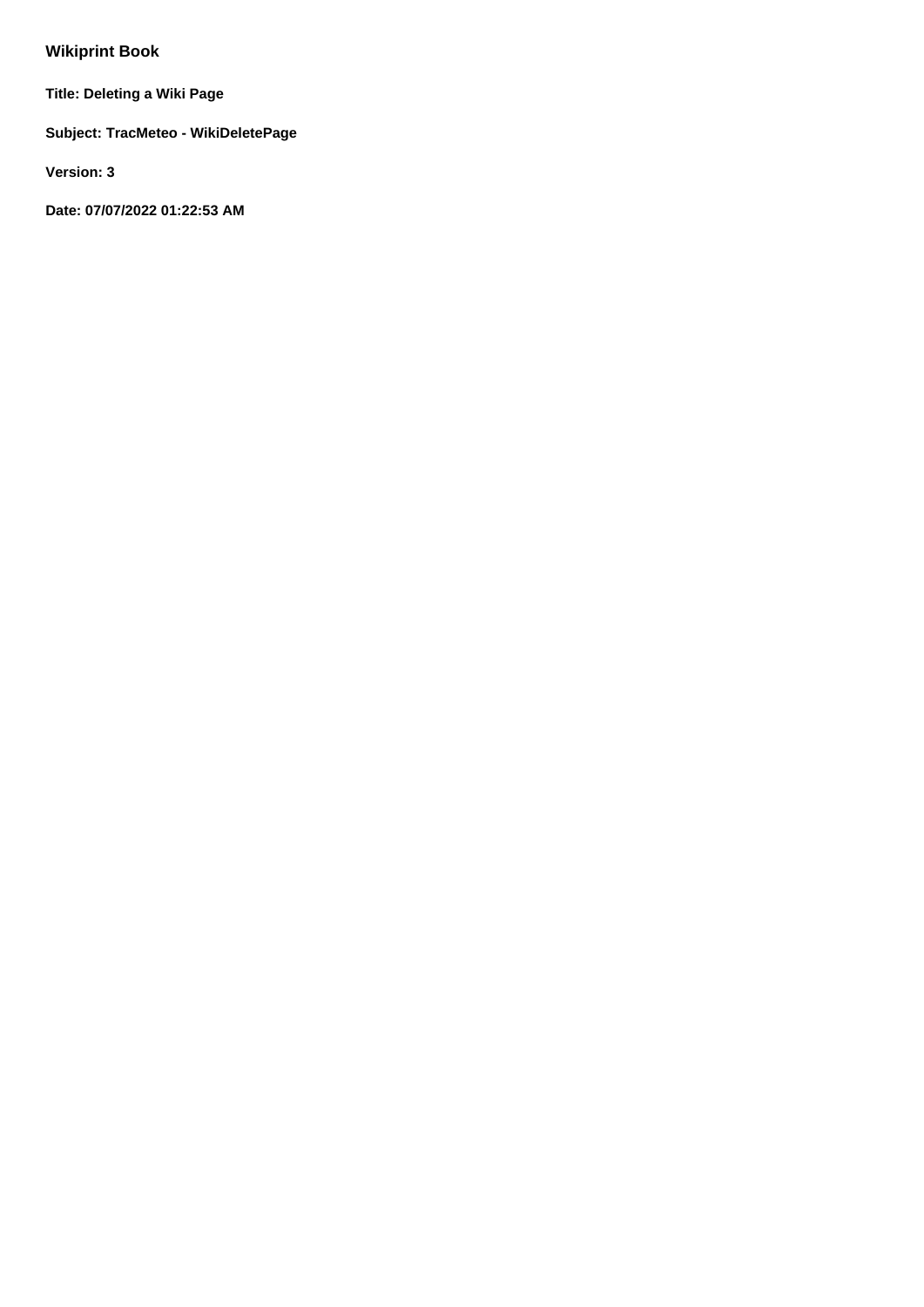## **Table of Contents**

**Deleting a Wiki Page 3**